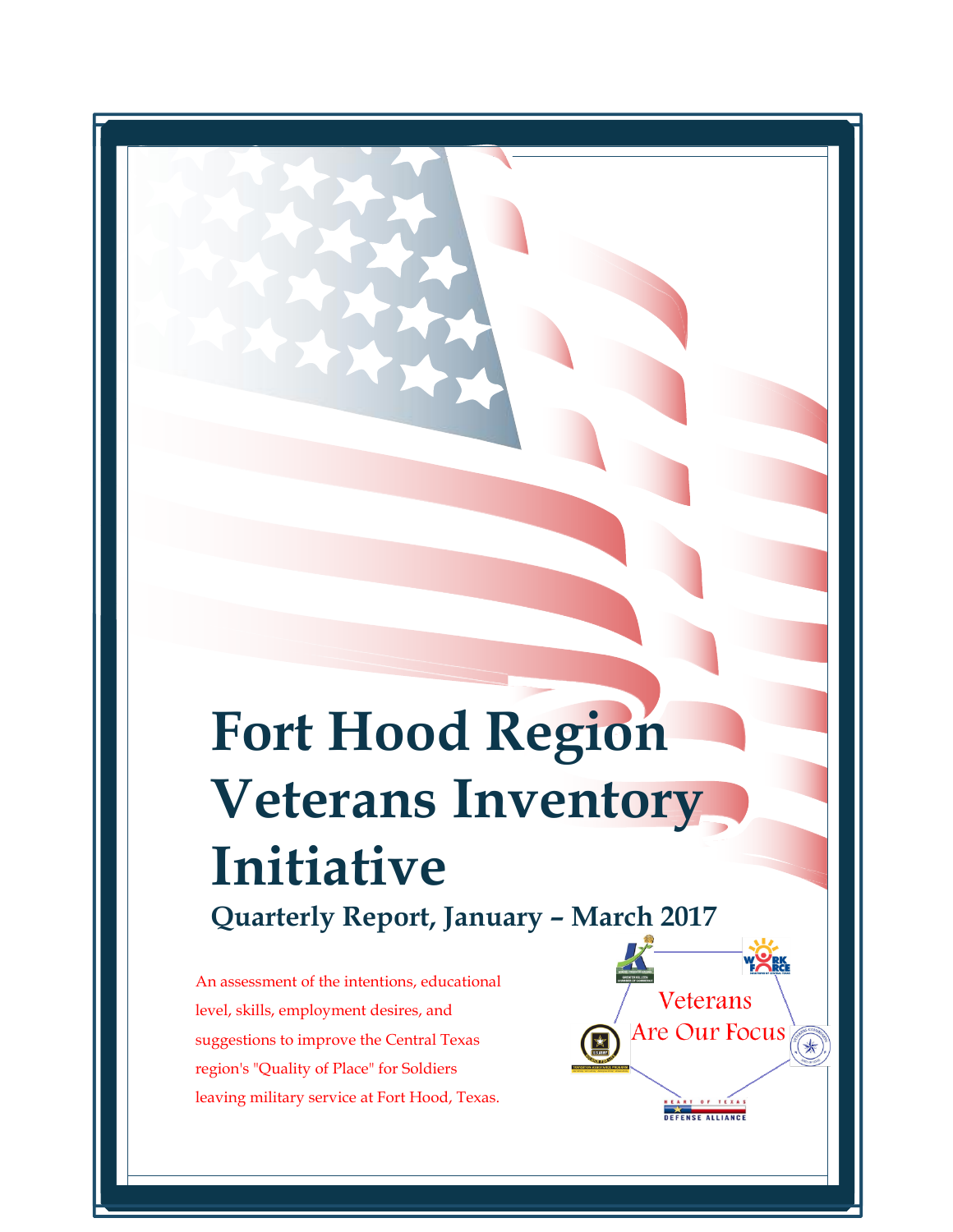

### **Quarterly Report: 2nd Quarter, FY 2017**

(January – March 2017)

**A. BACKGROUND**: Operation Economic Transformation is the Greater Killeen Chamber of Commerce (GKCC) plan to identify, measure, and capitalize on new and emerging economic development opportunities present in the Central Texas region. In April 2006, the Greater Killeen Chamber of Commerce (GKCC) employed TIP Strategies, Inc. to conduct a study to identify, measure, and capitalize on the new and emerging economic development opportunities present in the Central Texas region. The results of their study were published in 2007.

One key recommendation from the study was to regularly administer a survey for veterans separating from military service at Fort Hood to capture insightful information regarding their skills and desired career fields post separation for all Soldiers and Spouses. In July 2006, the following parties entered into a Memorandum of Understanding (MOU) to routinely inventory the intentions, educational level, skills, and employment desires of separating Soldiers in order to improve the Fort Hood regional "Quality of Place":

- Fort Hood Soldier for Life-Transition Assistance Program (SFL-TAP)
- Workforce Solutions of Central Texas Board
- Workforce Solutions of Central Texas Service Centers
- Greater Killeen Chamber of Commerce
- Heart of Texas Defense Alliance
- Texas Veterans Commission

Data is collected via a voluntary ten-question survey administered during either the Soldier for Life - Transition Assistance Program (SFL-TAP) workshop or installation final clearance<sup>1</sup>. The purpose for the collection and analysis of this data is threefold:

1. Develop and retain the region's skilled and motivated military Veteran workforce;

2. Foster innovation and entrepreneurship; retain existing businesses, and attract new business to the region; and

3. Align the efforts of the participating agencies to enhance options for current and future/potential residents.

### **B. DEMOGRAPHICS**

1. For the 2nd Quarter FY 2017 (January – March 2017), 710 Soldiers completing their military service responded to the survey with the demographics graphed below.

 $1$  Retiring Soldiers may participate in TAP up to two years prior to their retirement date, while non-retiring Soldiers may participate up to one year in advance. Effective November 2012, all Soldiers separating from the military are required to attend the TAP seminar and will provide the opportunity for more Soldiers to participate in the optional Veterans Inventory Initiative survey.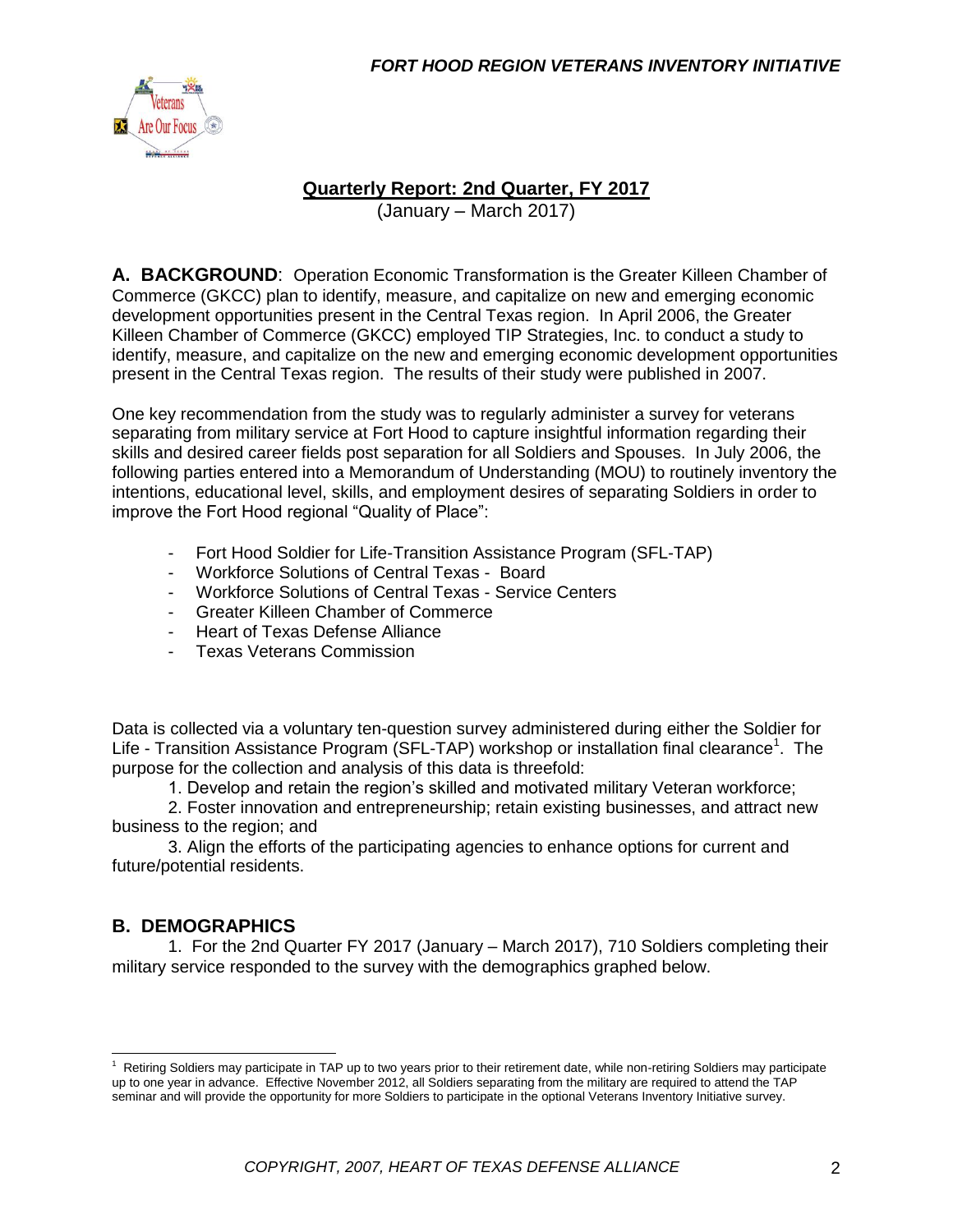



2. The Veterans Inventory Initiative has collected data on Soldiers separating from the service at Fort Hood since FY 2007 and reports have been based on responses from a total of 40,870 separating and retiring Soldiers. For ease of viewing, the graph below charts the results of those who responded to a new and improved survey implemented during the TAP seminar in the 3rd Quarter 2014. During this timeframe (January 2015 to March 2017), the amount of those separating from the service has fluctuated between 71-80%, while the amount retiring has fluctuated between 20-29%. Once again, this quarter showed a decrease in those separating from the service, and an increase in those retiring. We will continue to monitor this to see if there is an overall trend developing.



# **Percentage of Separations by Type**

|                           | Separation | Retirement |
|---------------------------|------------|------------|
| 2nd Qtr 15                | 77         | 23         |
| 3rd Qtr 15                | 78.4       | 21.6       |
| ■ 4th Qtr 15              | 79.8       | 20.2       |
| ■ 1st Qtr 16              | 75.4       | 24.6       |
| 2nd Qtr 16                | 75.2       | 24.8       |
| $\blacksquare$ 3rd Qtr 16 | 74.9       | 25.1       |
| ■ 4th Qtr 16              | 76.6       | 23.4       |
| ■ 1st Qtr 17              | 72.3       | 27.7       |
| ■ 2nd Qtr 17              | 71.5       | 28.5       |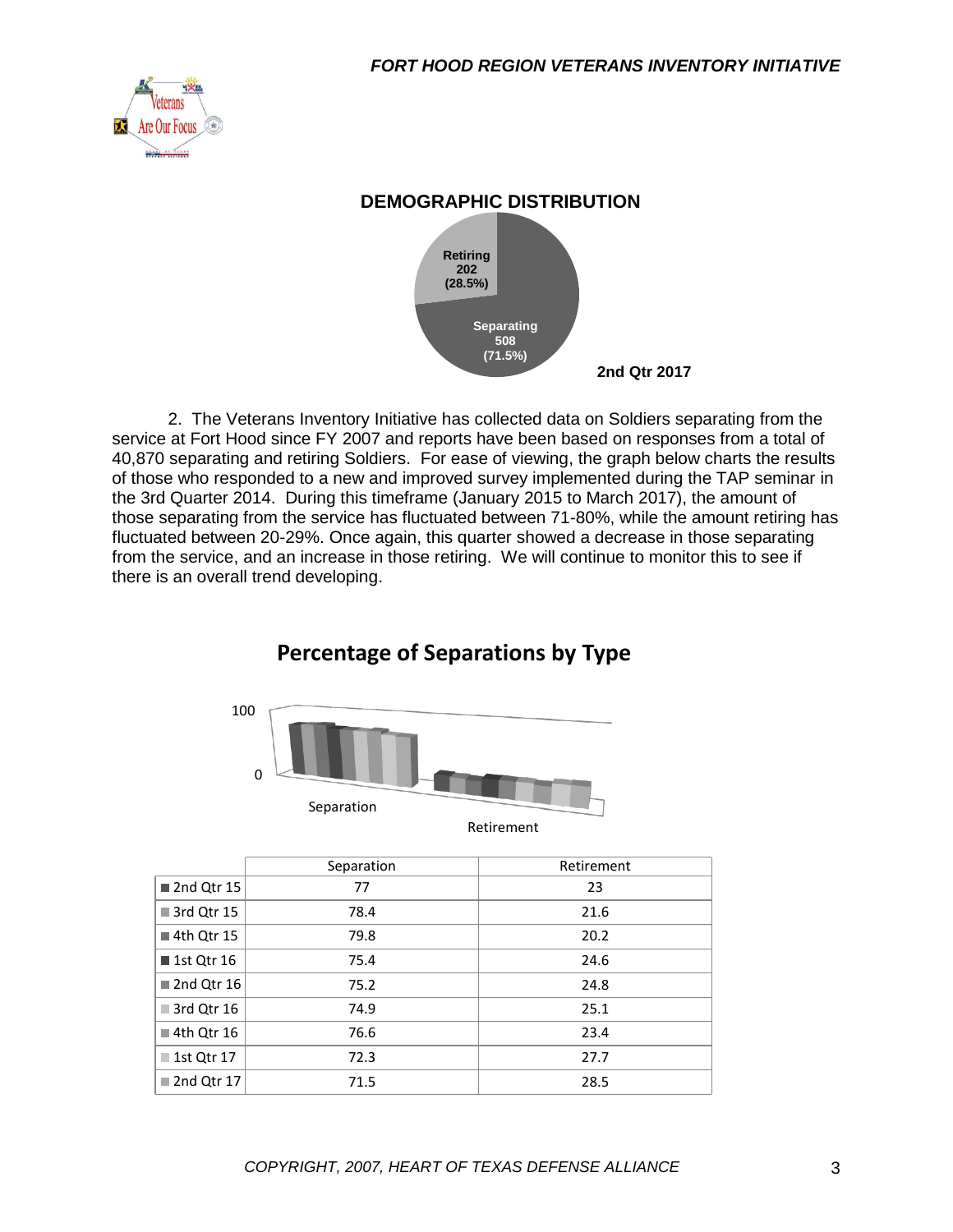

**C. INTENTIONS ON STAYING IN THE REGION**: The respondents were surveyed regarding their intentions on remaining in the region (within 30 miles of Fort Hood – generally equating to the Killeen-Temple-Fort Hood Metropolitan Statistical Area (MSA)) when their service ended. Of the 710 respondents, 91 are listed as undecided since they did not know at the time of the survey.

1. 226 respondents (representing 31.8% of all respondents) indicated they intended to stay in the region. The inventory survey also asks respondents that if they do not intend to remain in the MSA upon leaving the service, would a job available in the area change their response. An additional 245 (34.5%) indicated they would do so if desirable employment were available. Over the past two years, 26%-35% have consistently stated they would remain in the area if a job was available.



Of the 32% of those staying in the MSA, the graph below represents the percentages of those separating, and those retiring since this would represent two different demographics of those potentially searching for jobs in the local area.

# **Soldiers Staying in the MSA**

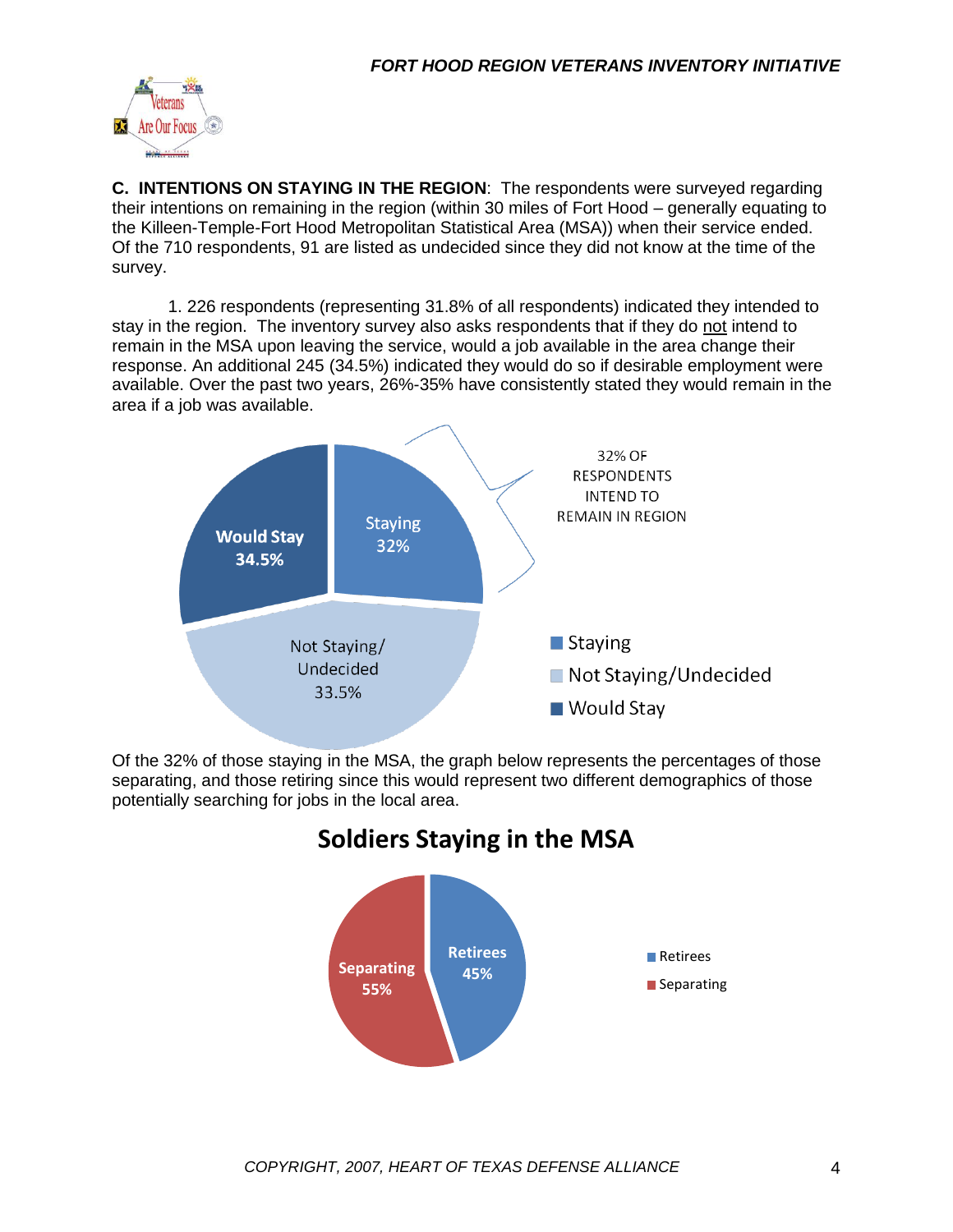

2. When analyzing data of Soldiers' intentions on remaining in the Killeen-Temple-Fort Hood MSA over the last twelve quarters, the graph below indicates that the percent of Soldiers intending to remain in the area consistently averaged between 22 and 32 percent within this time period. As such, we have chosen to focus on more current data. It is also important to note that the numbers, according to the Retired Army Personnel System, shows a continual increase in retirees remaining in the region throughout the past three years. We will continue to monitor these results.





3. Military retirees residing in the MSA: While the Veterans Inventory Initiative only surveys the intent of Soldiers departing the service, we are able to more accurately track the disposition of the retiring population using data from the Retired Army Personnel System (RAPS), which is based on the actual retired Soldiers' zip code. According to RAPS, the cities of Killeen, Harker Heights, Belton, and Nolanville continued to experience retiree growth rates exceeding the MSA overall growth of 38.1% for the period June 2009 to March 2017.

|                       | <b>JUNE</b><br>2009 | <b>MAR</b><br>2017 | % GROWTH<br>2009 - 2017 |
|-----------------------|---------------------|--------------------|-------------------------|
| <b>KILLEEN</b>        | 8120                | 11,750             | $+44.7$                 |
| <b>COPPERAS COVE</b>  | 3,028               | 3,686              | $+21.7$                 |
| <b>HARKER HEIGHTS</b> | 1,843               | 2,781              | $+50.9$                 |
| <b>TEMPLE</b>         | 1,150               | 1,487              | $+29.3$                 |
| <b>KEMPNER</b>        | 884                 | 1,091              | $+23.4$                 |
| <b>BELTON</b>         | 826                 | 1,177              | $+42.5$                 |
| <b>LAMPASAS</b>       | 356                 | 409                | $+14.9$                 |
| <b>GATESVILLE</b>     | 350                 | 449                | $+28.3$                 |
| <b>NOLANVILLE</b>     | 266                 | 410                | $+54.1$                 |
| <b>SALADO</b>         | 206                 | 273                | $+32.5$                 |
| <b>MSA</b>            | 17,029              | 23,513             | $+38.1$                 |

In an economic impact study released in May 2016, Texas Comptroller Glenn Hegar reported that more than 287,000 retirees, survivors, and their families remained within traveling distance of Fort Hood. While this number usually continues to grow each quarter with 85-90% of all local retirees remaining in the region and many others moving into the region due to Quality of Life factors, this quarter this percent was 50.5%. Current estimates now show over 384,000 people are supported by Fort Hood locally and outside the MSA. Below are some key data points to provide additional insights into the growth rates locally: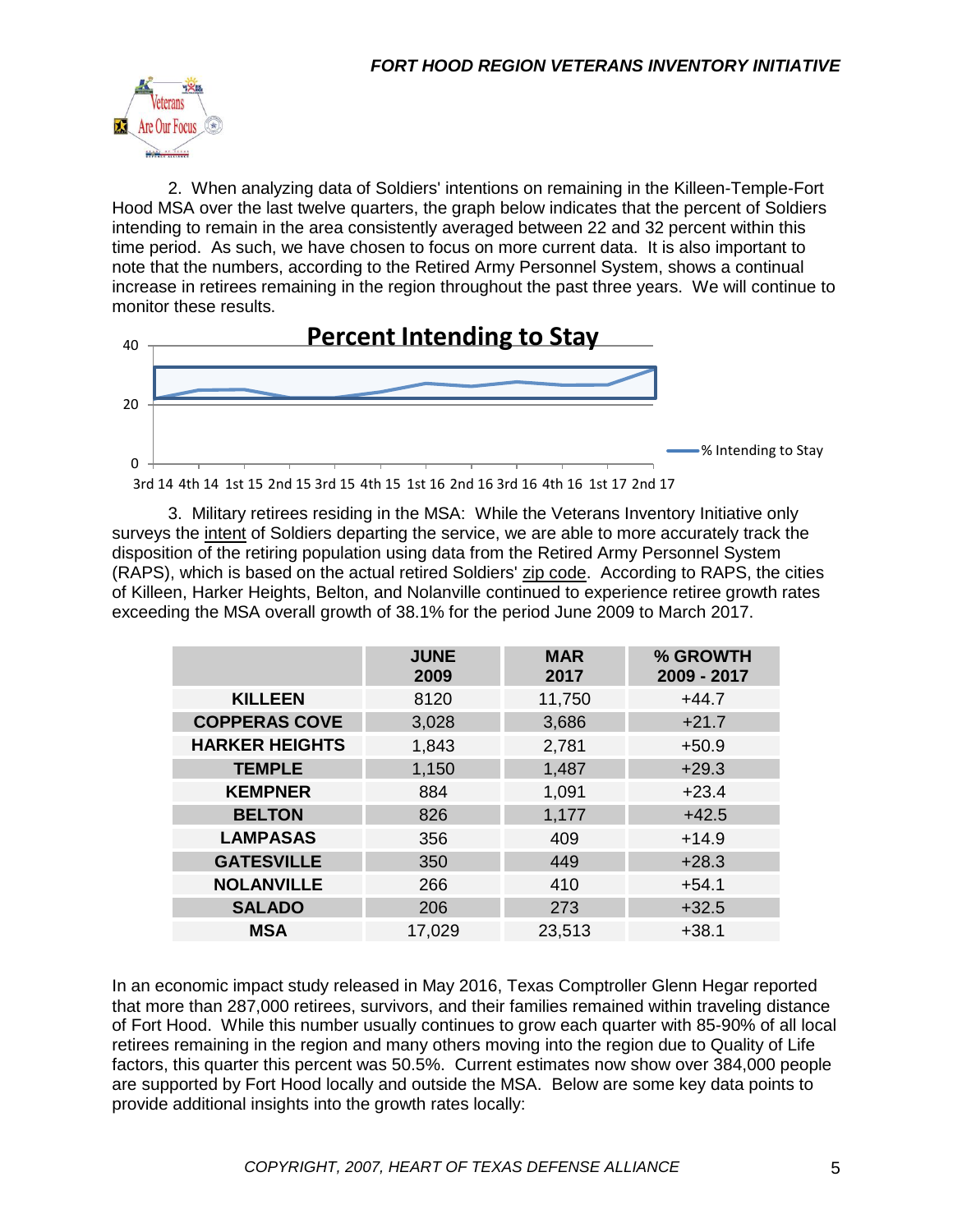

a. The Texas Transportation Commission approved the designation of 25 miles of US highway 190 in Bell County as a section of the new Interstate 14 which is part of the Interstate Highway System, and part of the new national Fort-to-Port strategic transportation system linking military facilities to deployment seaports, [http://www.gulfcoaststrategichighway.org/,](http://www.gulfcoaststrategichighway.org/) January 2017.

b. The American Defense Communities (ADC) designated Fort Hood as one of the eight "Great American Defense Communities" across the United States for providing continuous support to its service members and their military families,

[http://www.hrmffa.org/images/Hampton-Roads-VA-GADC-2017-press-release.pdf,](http://www.hrmffa.org/images/Hampton-Roads-VA-GADC-2017-press-release.pdf) January 2017.

c. Killeen was ranked number 20 overall out of 505 cities nationwide, and 4 out of 158 mid-sized cities for the most 2008 recession-recovered city based on 18 economic indicators including "inflow of college educated workers," "share of households receiving public assistance," and "home ownership rank," [https://wallethub.com/edu/most-least-recession](https://wallethub.com/edu/most-least-recession-recovered-cities/5219/#city-size)[recovered-cities/5219/#city-size,](https://wallethub.com/edu/most-least-recession-recovered-cities/5219/#city-size) January 2017.

d. WalletHub.com reported that Killeen was ranked number 37 out of 247 in the nation for the fastest growing mid-sized city, [https://wallethub.com/edu/fastest-growing](https://wallethub.com/edu/fastest-growing-cities/7010/#city)[cities/7010/#city,](https://wallethub.com/edu/fastest-growing-cities/7010/#city) October 2016.

e. In January 2017, the Killeen unemployment rate was 4.5% compared with the Texas and national unemployment rate of 4.8%,

[http://www.deptofnumbers.com/unemployment/texas/killeen/,](http://www.deptofnumbers.com/unemployment/texas/killeen/) June 2017.

In addition to these indicators of economic stability for the Killeen-Temple-Fort Hood MSA, the Texas Comptroller also stated in the 2016 economic report that Fort Hood's economic impact was \$35.4 billion statewide. Comptroller Glenn Hegar stated "Fort Hood is an economic engine that helps growth in Texas." The report states that Fort Hood was also indirectly responsible for 201,538 jobs throughout Texas, which include the 60,159 direct jobs on Fort Hood.

**D. MILITARY OCCUPATIONAL SPECIALITIES**: Departing Soldiers represented 142 different Military Occupational Specialties (MOS). However, 75.3% (491 of the 652 valid respondents) can be grouped into five general areas: Combat Arms, Logistics/Transportation, Maintainers/Repairers, Medical, and Information Technology/Communications. The sixth area shown on the following chart, Other, is comprised of the remaining 161 Soldiers leaving the service with an MOS not covered in the five areas above.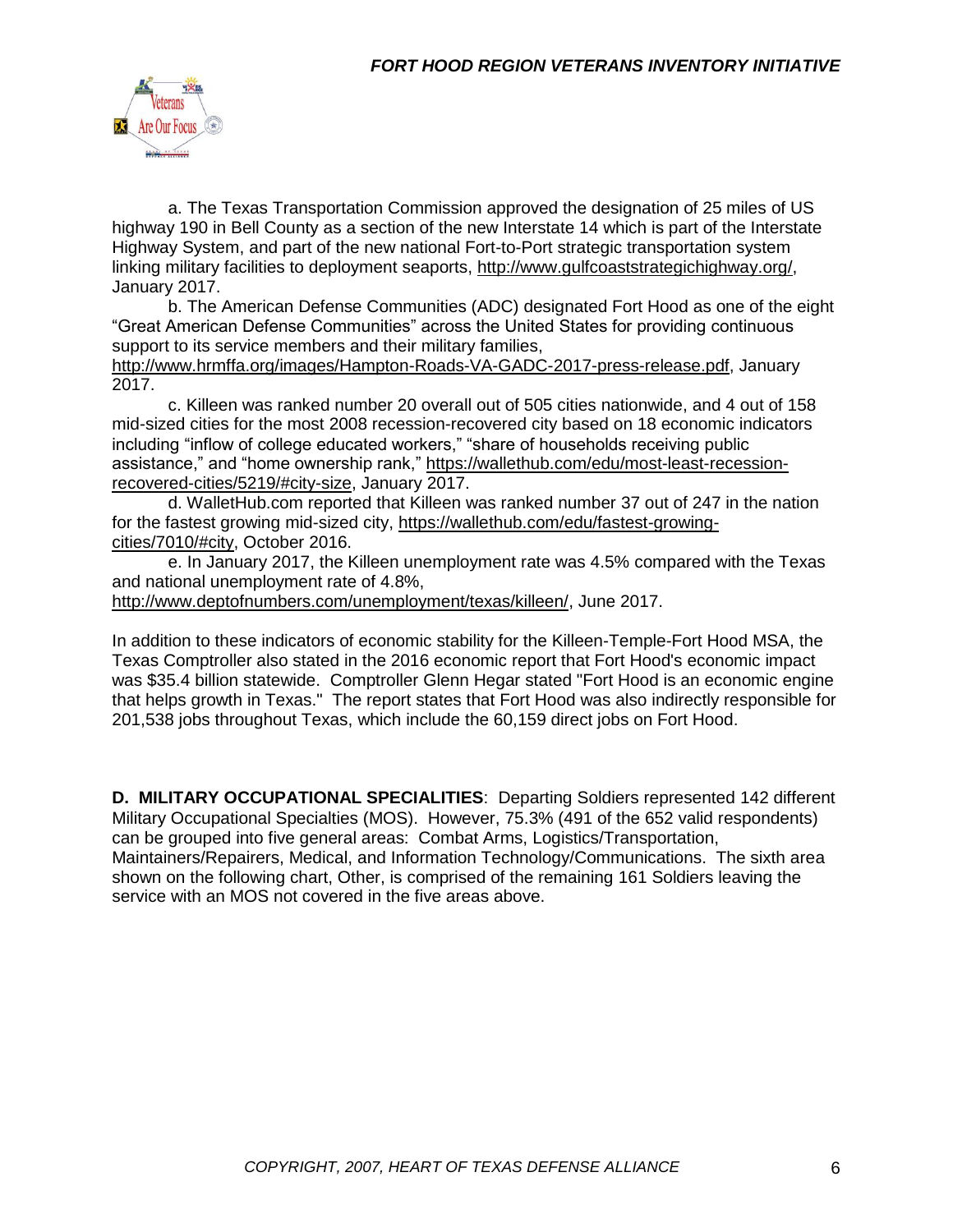



#### **COMBAT ARMS**

Traditionally, Combat Arms is the largest group and remains the largest group this quarter. Most, if not all, will be combat veterans of the Iraq/Afghanistan campaigns, which have a distinctive small-unit focus by their nature. Therefore, in addition to the skills listed below, these Soldiers would likely have extensive leadership and staff planning skills (soft skills) that would be a tremendous asset to any organization.

Soldiers in combat arms comprise 32.2%(210/652) of the separating population.

| Infantry $(68)$                      | Member or leader who individually employs small arms/heavy anti-<br>armor weapons in support of combat operations.                                                                                                                                                                                                                                                                                                                                                                                            |
|--------------------------------------|---------------------------------------------------------------------------------------------------------------------------------------------------------------------------------------------------------------------------------------------------------------------------------------------------------------------------------------------------------------------------------------------------------------------------------------------------------------------------------------------------------------|
|                                      |                                                                                                                                                                                                                                                                                                                                                                                                                                                                                                               |
| <b>Armor</b> (65)                    | Member or leader who employs main battle tanks or cavalry fighting                                                                                                                                                                                                                                                                                                                                                                                                                                            |
|                                      | vehicles in combat operations, and performs reconnaissance and                                                                                                                                                                                                                                                                                                                                                                                                                                                |
|                                      | security.                                                                                                                                                                                                                                                                                                                                                                                                                                                                                                     |
| Field Artillery (27)                 | Operate or supervise high technology cannon artillery weapons,<br>automated tactical data systems, intelligence activities, target<br>processing, radar operations, artillery surveying operations, or<br>meteorological observation.                                                                                                                                                                                                                                                                         |
| Engineer (26)                        | Of the 25 Soldiers, 18 are combat engineers and are directly<br>engaged in providing mobility, counter-mobility and survivability<br>support to combat forces. Operates, directs and assists in the<br>operation of various light and heavy engineer wheeled and tracked<br>vehicles. Directs construction of shelters and assembly of military<br>fixed bridges. Another 7 have engineer MOS specialties of<br>construction, horizontal construction, carpentry and masonry and<br>terrain data specialists. |
| <b>Air Defense Artillery</b><br>(24) | Operate command/control/communications/computer information<br>systems or the lightweight, highly mobile Avenger or medium weight<br>Patriot Air Defense Missile systems.                                                                                                                                                                                                                                                                                                                                     |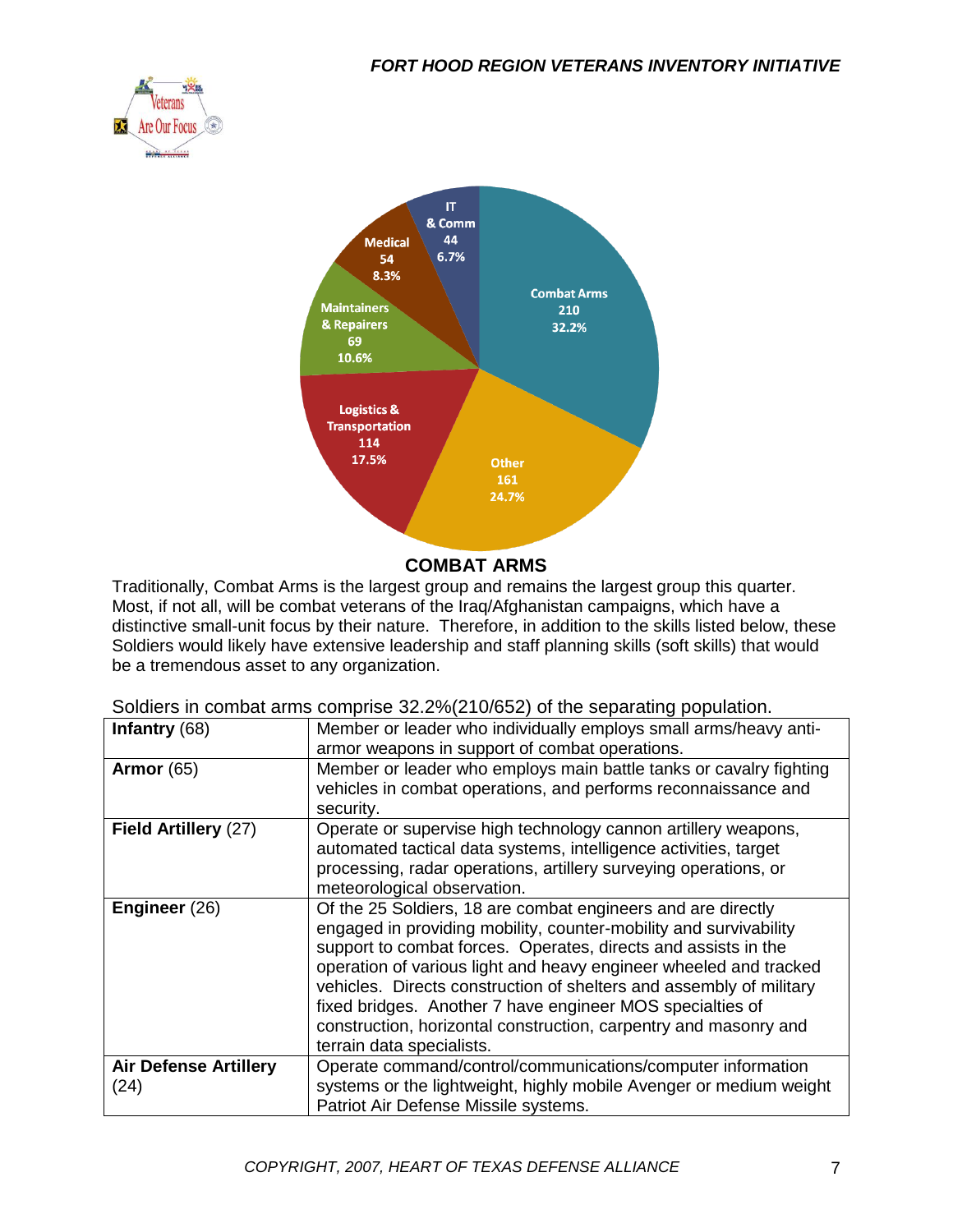

## **LOGISTICS AND TRANSPORTATION**

Soldiers serving in the logistics and transportation fields comprise 17.5%(114/652) of the separating population. The top five categories are shown below.

| <b>Automated Logistical</b><br>Specialists (23) | Supervise and perform management or stock record/warehouse<br>functions pertaining to receipt, storage, distribution and issue, and<br>maintain equipment records and parts.                           |
|-------------------------------------------------|--------------------------------------------------------------------------------------------------------------------------------------------------------------------------------------------------------|
| <b>Motor Transport</b><br><b>Operator (23)</b>  | Supervises and operates wheel vehicles to transport personnel and<br>cargo. Oversees and checks proper loading and unloading of cargo<br>on vehicles and trailers.                                     |
| <b>Food Service</b><br><b>Specialists (15)</b>  | Supervise or prepares, cooks and serves food in field or garrison<br>food service operations.                                                                                                          |
| <b>Unit Supply</b><br>Specialists (15)          | Supervise or perform duties involving the request, receipt, storage,<br>issue, accountability, and preservation of individual, organizational,<br>installation, and expendable supplies and equipment. |
| <b>Petroleum Supply</b><br>Specialists (14)     | Supervise the receipt, storage, accountability, and cares for<br>dispensing, issuing and shipping bulk or packaged petroleum, oils,<br>and lubricants.                                                 |

## **MAINTAINERS/ REPAIRERS**

Soldiers that work in the field of maintenance and repair comprise 10.6%(69/652) of the separating population. The top four categories are shown below.

| <b>Aviation repairers (26)</b> | 11 different enlisted specialties (less pilots and air traffic controllers) |
|--------------------------------|-----------------------------------------------------------------------------|
|                                | ranging from aircraft structural repairers to airframe-specific             |
|                                | armament/electrical/avionics system repairers.                              |
| Special purpose (21)           | 6 different low-density fields that require a degree of technical skills    |
|                                | that would support the repair and maintenance of Army vehicles and          |
|                                | equipment. These skills include metal workers (welders),                    |
|                                | machinists, small arms and fire control repair, power generation,           |
|                                | computer/detection systems, radar, avionic communication                    |
|                                | equipment, and special purpose equipment (such as HVAC and                  |
|                                | refrigeration systems).                                                     |
| <b>Wheeled Vehicle</b>         | Supervise and perform unit, direct support and general support level        |
| Mechanics (16)                 | maintenance and recovery operations on light and heavy wheeled              |
|                                | vehicles, their associated trailers and material handling equipment.        |
| <b>Tracked Vehicle</b>         | Perform or supervise unit maintenance, diagnose, and troubleshoot           |
| Mechanics (13)                 | malfunctions on gas turbine and diesel power plants; the suspension,        |
|                                | steering, hydraulics, auxiliary power units, and the armament/fire          |
|                                | control systems on tracked vehicles including the M1 Abrams main            |
|                                | battle tank and Bradley Fighting Vehicle.                                   |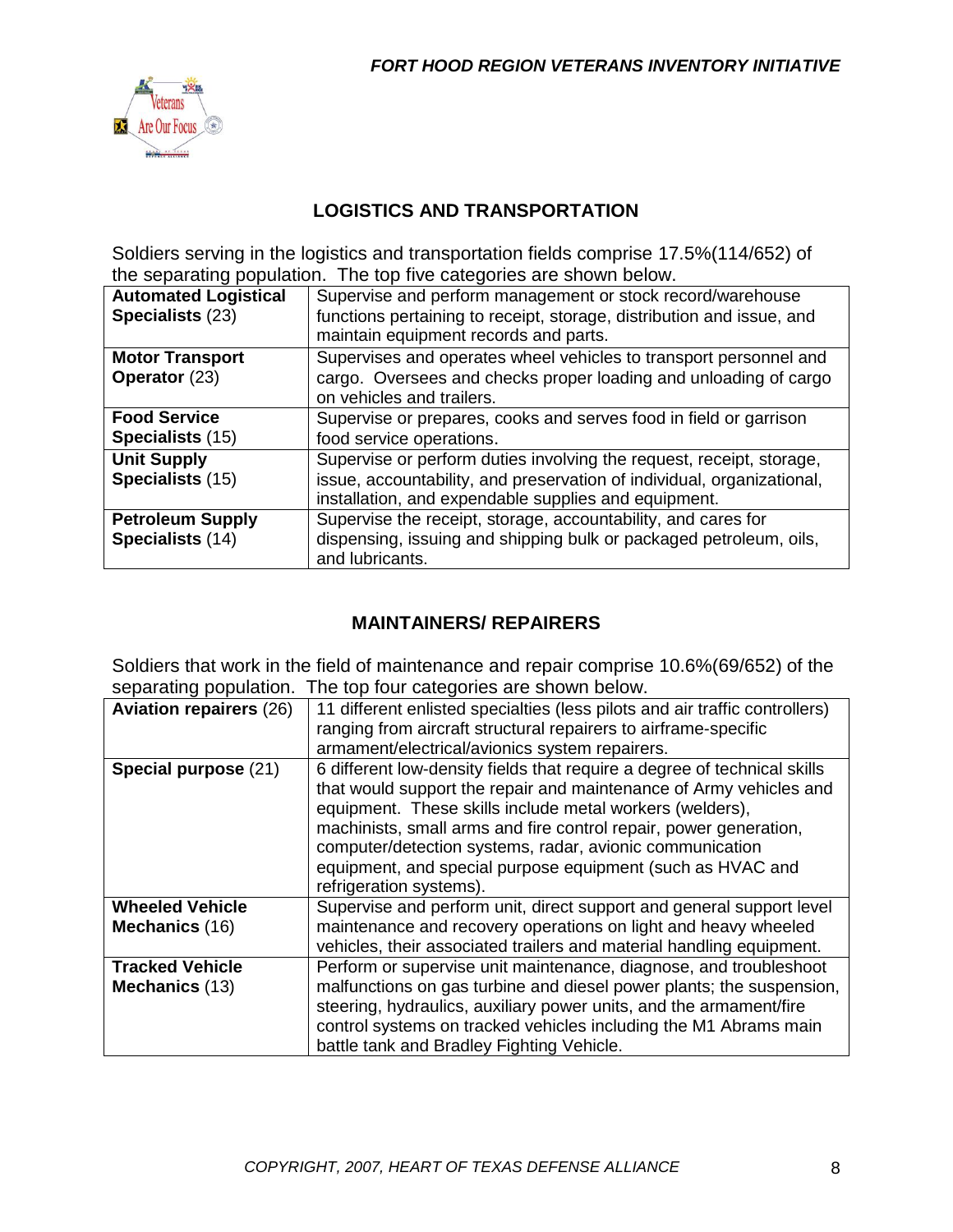

### **MEDICAL**

Personnel in the medical field make up 8.3%(54/652) of the separating population.

| <b>Health Care Specialist</b><br>(30) | Provide emergency medical treatment, limited primary care, force<br>health protection, evacuation in a variety of operational and clinical<br>settings from point of injury or illness through the continuum of<br>military health care under the supervision of a physician, nurse or<br>physician's assistant. As a field combat medic, provides emergency<br>medical care/treatment at point of wounding on the battlefield or to<br>battle and non-battle casualties during wartime. |
|---------------------------------------|------------------------------------------------------------------------------------------------------------------------------------------------------------------------------------------------------------------------------------------------------------------------------------------------------------------------------------------------------------------------------------------------------------------------------------------------------------------------------------------|
| Other $(24)$                          | 3 Mental Health Specialists, 3 Radiology Specialists, 2 Orthopedic<br>Surgeons, and 16 other Soldiers with various medical specialty<br>MOSs.                                                                                                                                                                                                                                                                                                                                            |

### **INFORMATION TECHNOLOGY AND COMMUNICATIONS**

The information technology and communications field makes up 6.7%(44/652) of the separating population. The top six categories are shown below.

| Supervise, install, operate and perform unit level maintenance on<br><b>Information</b><br><b>Technology Specialist</b><br>multi-functional/multi-user information processing systems,<br>peripheral equipment, and associated devices. Perform analyst and<br>(11)<br>information assurance functions and conducts data system studies.<br>Perform Information Services Support Office (ISSO) duties of<br>printing, publications, records management and Communication<br>Security (COMSEC) custodian functions and certification authority<br>duties in support of the Defense Message System (DMS). |
|---------------------------------------------------------------------------------------------------------------------------------------------------------------------------------------------------------------------------------------------------------------------------------------------------------------------------------------------------------------------------------------------------------------------------------------------------------------------------------------------------------------------------------------------------------------------------------------------------------|
|                                                                                                                                                                                                                                                                                                                                                                                                                                                                                                                                                                                                         |
|                                                                                                                                                                                                                                                                                                                                                                                                                                                                                                                                                                                                         |
|                                                                                                                                                                                                                                                                                                                                                                                                                                                                                                                                                                                                         |
|                                                                                                                                                                                                                                                                                                                                                                                                                                                                                                                                                                                                         |
|                                                                                                                                                                                                                                                                                                                                                                                                                                                                                                                                                                                                         |
|                                                                                                                                                                                                                                                                                                                                                                                                                                                                                                                                                                                                         |
|                                                                                                                                                                                                                                                                                                                                                                                                                                                                                                                                                                                                         |
|                                                                                                                                                                                                                                                                                                                                                                                                                                                                                                                                                                                                         |
| Supervise, install, operate and perform unit level maintenance on<br><b>Multichannel</b>                                                                                                                                                                                                                                                                                                                                                                                                                                                                                                                |
| <b>Transmission System</b><br>multi-channel line-of-site and tropospheric scatter communications                                                                                                                                                                                                                                                                                                                                                                                                                                                                                                        |
| <b>Operator-Maintainer</b><br>systems, communications security (COMSEC) devices, and                                                                                                                                                                                                                                                                                                                                                                                                                                                                                                                    |
| (9)<br>associated equipment.                                                                                                                                                                                                                                                                                                                                                                                                                                                                                                                                                                            |
| <b>Signal Support</b><br>Supervise, install, employ, maintain, troubleshoot and assist users                                                                                                                                                                                                                                                                                                                                                                                                                                                                                                            |
| <b>Systems Specialist (6)</b><br>with battlefield signal support systems, terminal devices, satellite                                                                                                                                                                                                                                                                                                                                                                                                                                                                                                   |
| communications equipment and automated telecommunications                                                                                                                                                                                                                                                                                                                                                                                                                                                                                                                                               |
| computer systems, to include local area networks, wide area                                                                                                                                                                                                                                                                                                                                                                                                                                                                                                                                             |
| networks and routers. Integrate signal systems and networks;                                                                                                                                                                                                                                                                                                                                                                                                                                                                                                                                            |
| performs unit level maintenance on authorized signal equipment and                                                                                                                                                                                                                                                                                                                                                                                                                                                                                                                                      |
| associated electronic devices; train and provide technical assistance                                                                                                                                                                                                                                                                                                                                                                                                                                                                                                                                   |
| to users of signal equipment.                                                                                                                                                                                                                                                                                                                                                                                                                                                                                                                                                                           |
| <b>Nodal Network System</b><br>The Nodal Network Systems Operator-Maintainer supervises,                                                                                                                                                                                                                                                                                                                                                                                                                                                                                                                |
| <b>Operator-Maintainer</b><br>installs, operates, and performs systems maintenance on large and                                                                                                                                                                                                                                                                                                                                                                                                                                                                                                         |
| small electronic switches; system control centers; node management<br>(6)                                                                                                                                                                                                                                                                                                                                                                                                                                                                                                                               |
| facilities; associated multiplexing and combat net radio interface                                                                                                                                                                                                                                                                                                                                                                                                                                                                                                                                      |
| (CNRI) equipment; short range line of sight radio systems;                                                                                                                                                                                                                                                                                                                                                                                                                                                                                                                                              |
| communications security (COMSEC) devices; and other equipment                                                                                                                                                                                                                                                                                                                                                                                                                                                                                                                                           |
| associated with network switching operations.                                                                                                                                                                                                                                                                                                                                                                                                                                                                                                                                                           |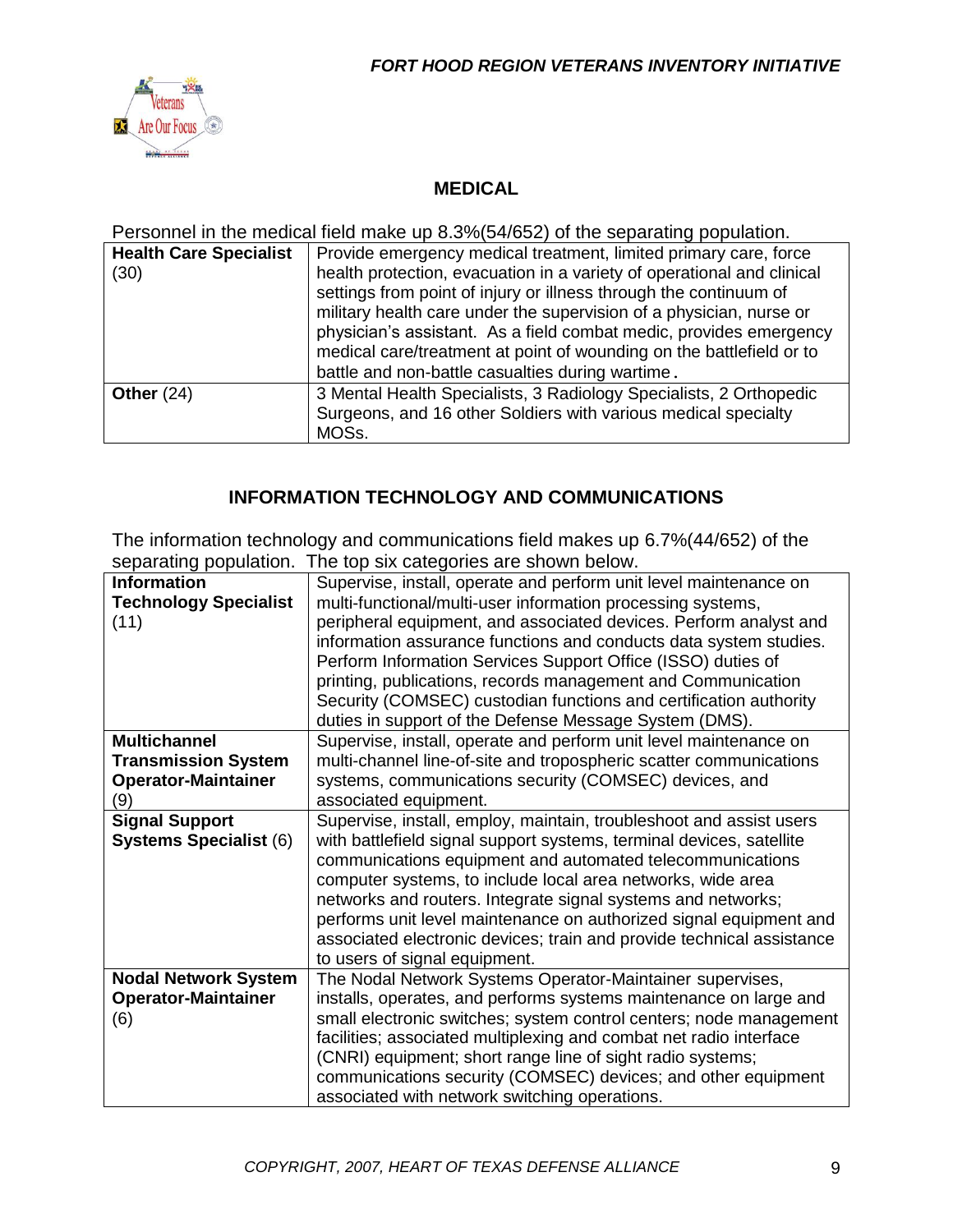

| <b>Cable Systems</b>            | Cable Systems Installer-Maintainers are primarily responsible for  |  |
|---------------------------------|--------------------------------------------------------------------|--|
| <b>Installer-Maintainer (5)</b> | installing, operating and performing maintenance on cable and wire |  |
|                                 | communications systems, communication security devices and         |  |
|                                 | associated equipment.                                              |  |
| <b>Satellite</b>                | Satellite Communication Systems Operator-Maintainers are           |  |
| <b>Communication</b>            | responsible for making sure that the lines of communication are    |  |
| <b>Systems Operator-</b>        | always up and running. They install, operate, maintain and repair  |  |
| Maintainer (2)                  | strategic and tactical multichannel satellite communications.      |  |

## **E. DESIRED POST- MILITARY SERVICE EMPLOYMENT:**

Respondents are asked to indicate the type (or types) of post-military employment they desire. If married, they can indicate their spouse's employment preferences as well. In order to standardize input for ease of analysis, the survey provides 14 broad categories conforming to industry categories found in the North American Industrial Classification System (NAICS). The choice "other" is offered when a specific desired category is not provided. Because this survey is voluntary and can be taken up to a year before the date of separation during the Soldier for Life-Transition Assistance Program, it may be very possible that at the time of the survey, the majority just did not know what area of employment he/she would prefer. For this 2nd Quarter report, of those who did respond to this question (226 Soldiers and 293 spouses), the top five desired categories of post-military service employment were<sup>2</sup>:

1. Soldiers Separating:

#### **SPOUSE**

| 1. Medical/Health Field:<br>2. Other:<br>3. Computers/Software: | 44<br>44<br>25 | 1. Other:<br>2. Medical/Health Field:<br>3. Administrative/Office: | 83<br>69<br>-38 |
|-----------------------------------------------------------------|----------------|--------------------------------------------------------------------|-----------------|
| 4. Management/Business:                                         | 21             | 4. Hospitality Industry:                                           | -37             |
| 5. Law Enforcement/Security:                                    | 20             | 5. Education/Teaching:                                             | 22              |

The anomalies in Military Occupational Specialty (MOS) data may have been carried over to the types of post-service employment desired. Law Enforcement/Security has always ranked as one of the top five desired career choices for post-service employment, which continues to be the case this quarter and is most likely attributed to the large number of Soldiers separating with a Combat Arms MOS. Soldiers with a medical-related specialty are usually considered "low

<sup>&</sup>lt;sup>2</sup>Employers desiring to hire Fort Hood veterans should contact Fort Hood Soldier for Life -Transition Assistance Program (formerly known as ACAP) directly through the TAP Director of Marketing, Mr Robert Schumacher: at (254)288-0827; [Robert.c.schumacher.civ@mail.mil;](mailto:Robert.c.schumacher.civ@mail.mil) or by posting their opportunity and company website URL on the TAP website [\(www.acap.army.mil\)](http://www.acap.army.mil/). Mr Schumacher can coordinate employer participation in a host of TAP transition events, as well as assist with highly specialized targeted hiring initiatives. Employers may place a job posting via "Work in Texas" (www.workintexas.com) - a statewide, internet-based job-matching system through Workforce Solutions of Central Texas (WFSCT) (254) 200-2020. The Texas Veterans Services (TVC) staff work closely with the Central Texas Workforce Business Services including job development, direct referrals, and military skills-civilian occupations matching. Contact Adam Jones, TVC Supervisor, (254) 200-2038.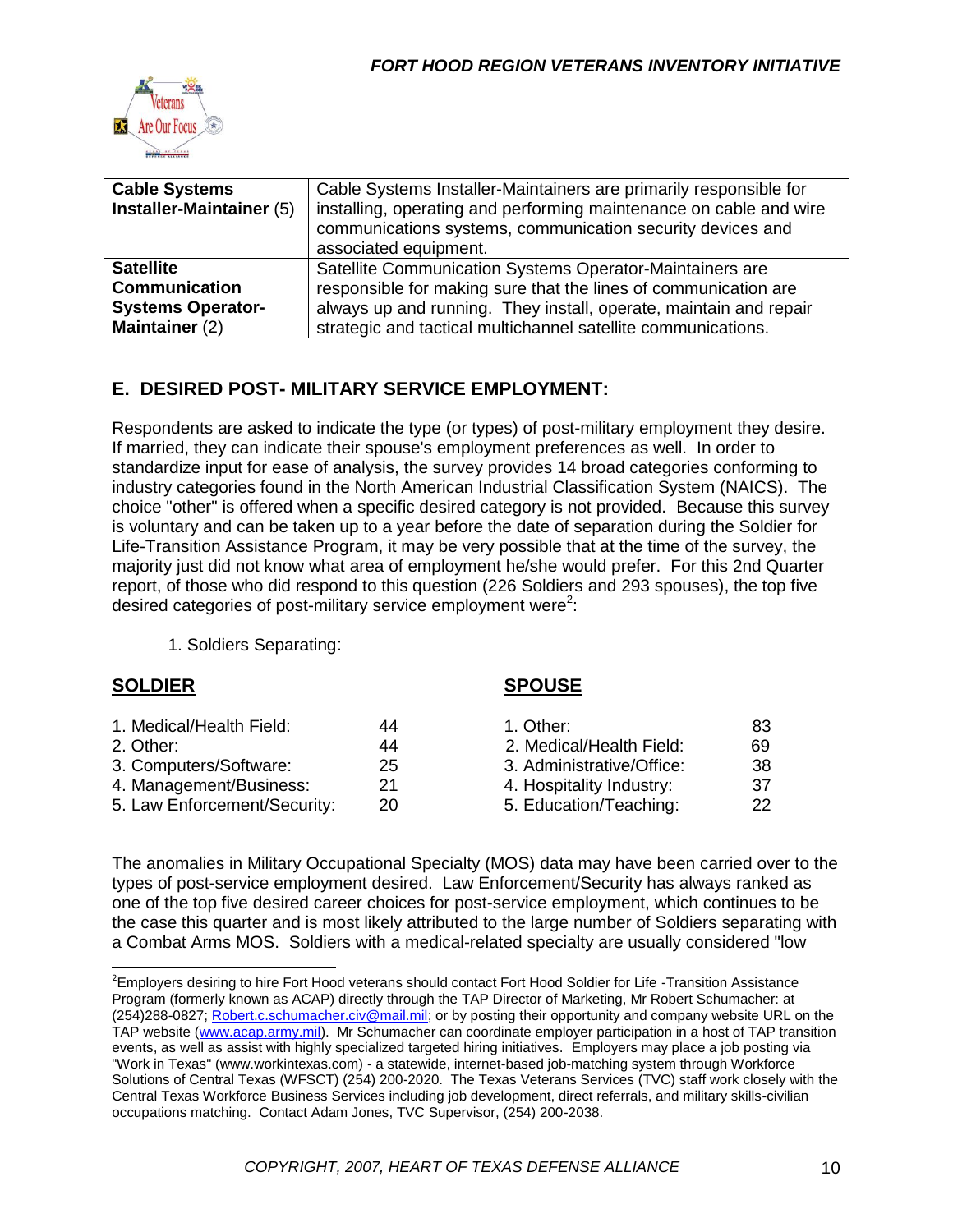

density." Since Medical was one of the top five MOS areas, and 8.3% of the respondents came from that field, it is likely that many would desire post-service employment in the medical field. Since October 2007, the top desired careers for spouses have always included Administrative/Office, Education/Teaching, Management/Business, and Medical/Health Field, but Management/Business was not one of the top five choices for spouses this quarter for the first time since October 2007. The choice "other" continues to remain one of the top five choices for both the Soldier and their spouse (top choice for spouses this quarter).

#### 2. Soldiers Retiring:

The top categories of desired post-service employment for those retiring from military service are:

| 1. Management/Business:      | 57 |
|------------------------------|----|
| 2. Admin/Office:             | 47 |
| 3. Other:                    | 45 |
| 4. Law Enforcement/Security: | 43 |
| 5. Transportation/Warehouse: | 37 |
| 6. Medical/Health Field      | 37 |

Management/Business is usually the number one desired job for retirees, and continues to remain number one this quarter. Administration/Office has typically been one of the top two desired areas of employment for retirees, and once again, is the number two desired employment this quarter. As stated in the previous section, "other" continues to remain one of the top desired career choices for retirees as well. Transportation/Warehouse remained one of the top five desired jobs again for this quarter, and is most likely a result of Logistics/Transportation being the number three MOS for soldiers separating from the service this quarter.

3. Employment:

The Labor Market & Career Information Department (LMCI) of the Texas Workforce Commission provides a monthly snapshot of the area economy within the Texas labor market. This is broken down by industry profiles, and graphs the top ten groups consisting of seventeen different industries. This list can be compared to the Veteran's Inventory Initiative list of top desired employment after the service. The U.S. Bureau of Labor Statistics also tracks nine similar industry profiles for the Killeen-Temple-Fort Hood MSA. The following lists indicate the top ten industry profiles for the Killeen-Temple MSA according to the monthly March 2017 LCMI Economic Profile [\(www.Tracer2.com\)](http://www.tracer2.com/), and the U.S. Bureau of Labor Statistics [\(https://www.bls.gov/regions/southwest/tx\\_killeen\\_msa.htm\)](https://www.bls.gov/regions/southwest/tx_killeen_msa.htm). For comparison, the similar Veteran's Inventory Initiative categories are placed in parentheses. Both of these organizations show similar trends of the top economic industries for the Killeen-Temple-Fort Hood MSA. We will continue to monitor these reports in the future.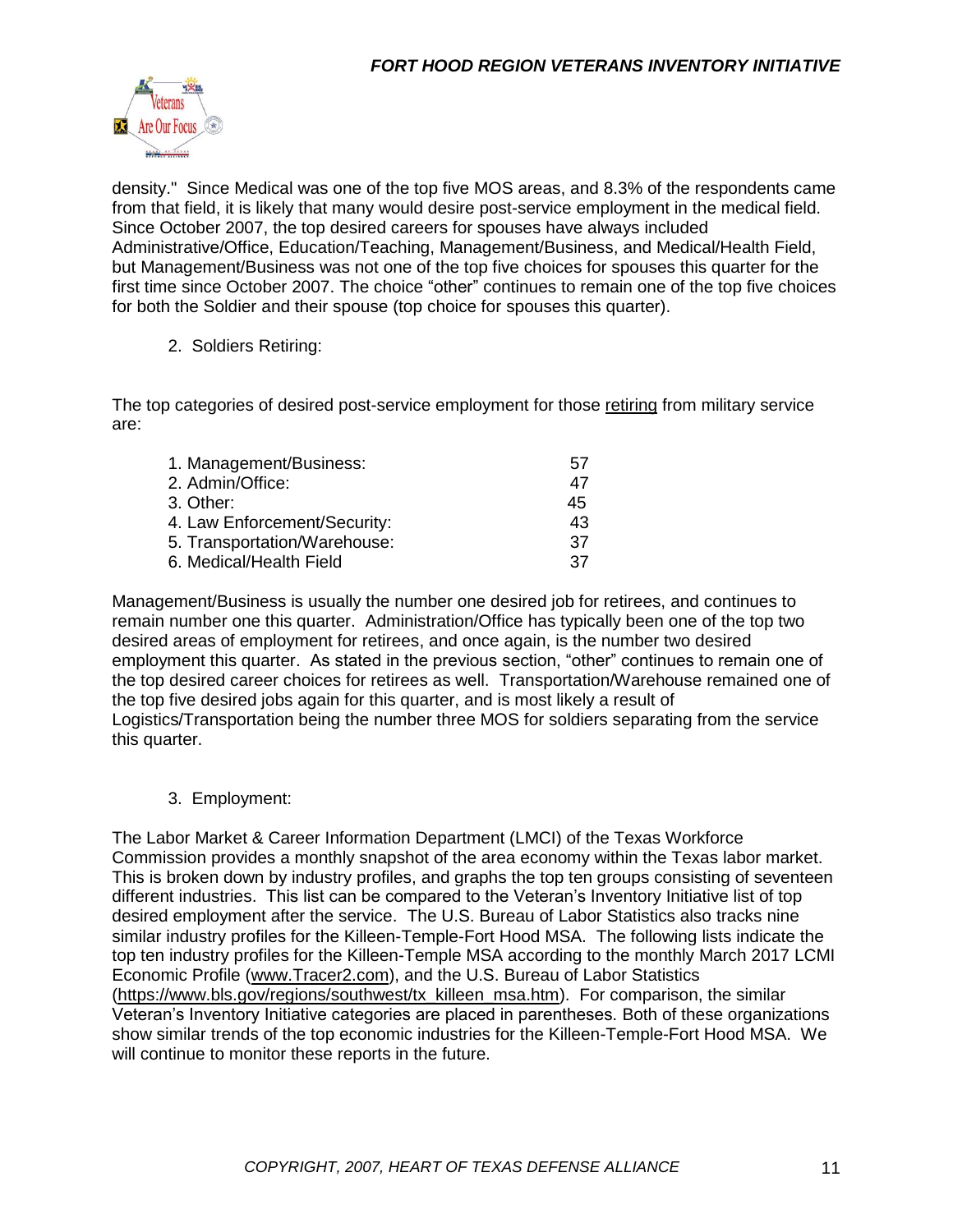

#### **Tracer2.com (March 2017)**

1) Government (Law Enforcement-Security)

- 2) Trade, Transportation, and Utilities (Transportation/Aviation)
- 3) Education and Health Services (Education-Teaching/Medical-Health)
- 4) Leisure and Hospitality (Hospitality Industry/Food Service-Culinary Arts
- 5) Professional and Business Services (Management-Business/Admin-Office)
- 6) Mining, Logging, Construction (Construction)
- 7) Manufacturing (Manufacturing)
- 8) Financial Activities (Management-Business/Admin-Office)
- 9) Other Services (Other/Equipment Maintenance Repair)
- 10) Information (Computer-Software/Communication-Electronics)

#### **U.S. Bureau of Labor Statistics in Killeen (March 2017)**

- 1) Government (Law Enforcement-Security)
- 2) Trade, Transportation, and Utilities (Transportation/Aviation)
- 3) Education and Health Services (Education-Teaching/Medical-Health)
- 4) Leisure and Hospitality (Hospitality Industry/Food Service-Culinary Arts)
- 5) Professional and Business Services (Management-Business/Admin-Office)
- 6) Mining, Logging, Construction (Construction)
- 7) Manufacturing (Manufacturing)
- 8) Financial Activities (Management-Business/Admin-Office)
- 9) Other Services (Other/Equipment Maintenance Repair)
- 10) Information (Computer-Software/Communications-Electronics)

### **F. REASONS FOR REMAINING IN THE MSA:**

1. In 2013, the survey was revised to gain more clarity on the Quality of Life factors cited by separating Soldiers that impact their decision to remain in Central Texas or go elsewhere after their service ends. The majority of those completing the survey that identified they were staying locally said it was due to the MSA quality of life, while two other large groups were staying due to their spouse being employed locally, or the Soldier's intent for completion of their education. With the addition of Texas A&M-Central Texas to the MSA, the Soldiers and their spouses now have the opportunity to complete their baccalaureate or master's degree while remaining in an area with a lower cost of living compared to other areas with universities.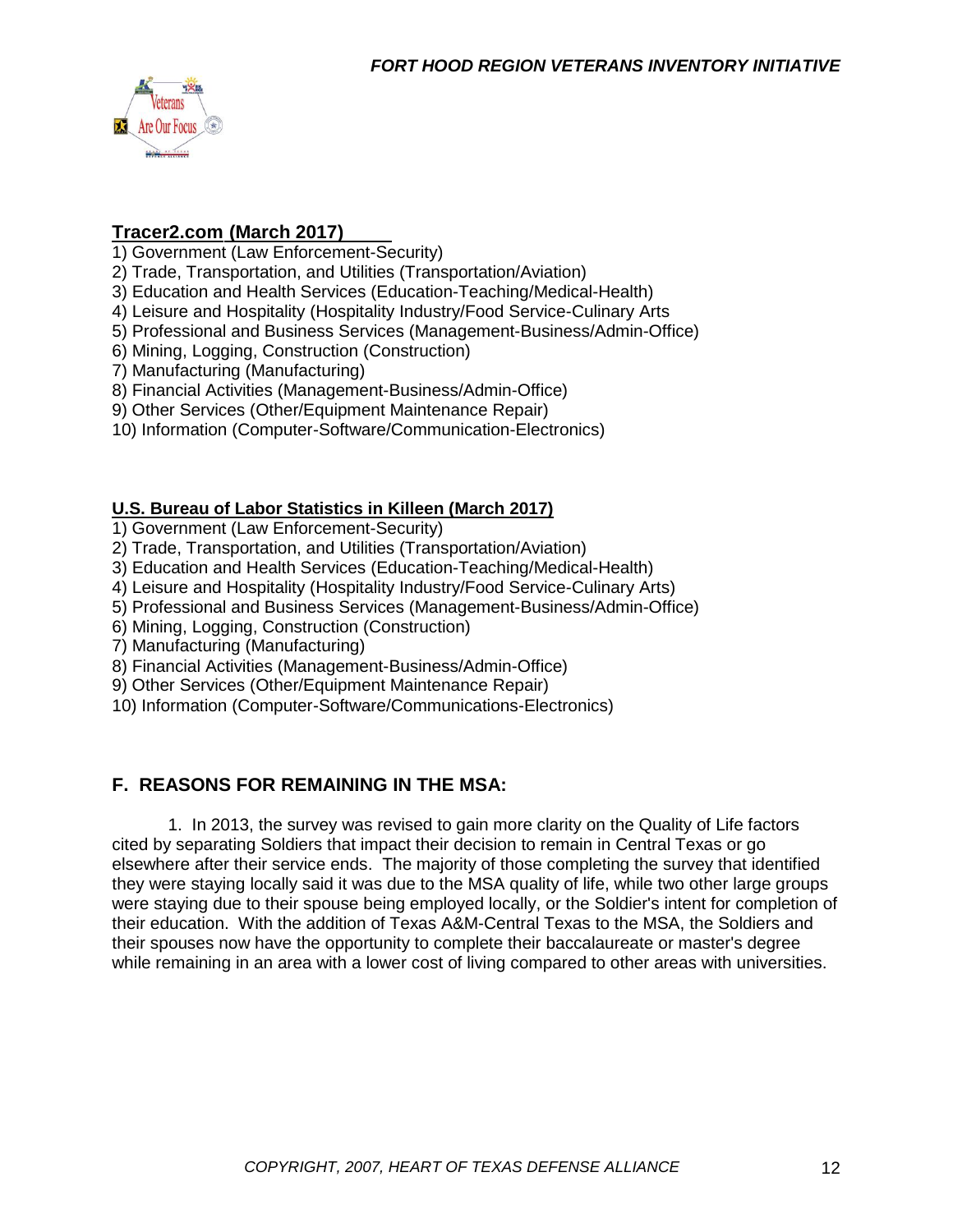

# **Reasons for Remaining Inside the MSA** 2nd Quarter FY 2017



2. The graph below addresses the reasons for those service members not staying in the MSA after separation. The majority of those choosing to live outside of the MSA after separation mainly wanted to return to their home of record, while the second largest group stated that seeking employment elsewhere was their primary reason. These have been the top two reasons for the past eleven quarters. While returning to home of record is not something that can be improved for the area, available and desirable employment and the perception of the MSA quality of life are areas that can be improved.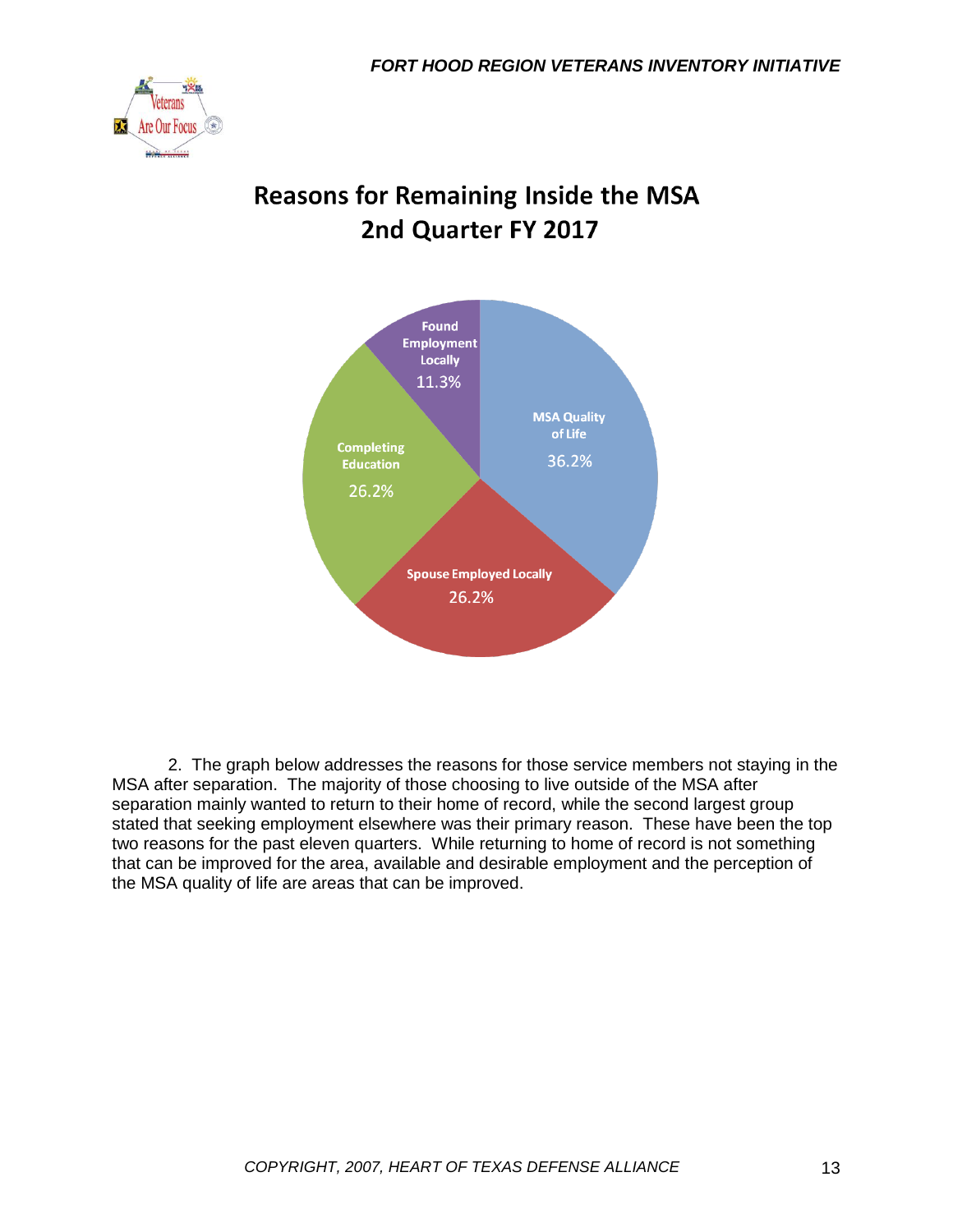

# **Reasons for Living Outside of the MSA** 2nd Quarter FY 2017



**G. EDUCATION LEVEL OF THOSE REMAINING IN THE REGION:** Respondents are asked to provide their highest level of educational attainment. For this quarter, 176 of 226 (78%) percent of the respondents who intend to remain in the region have some level of postsecondary education:

- 1. Some College 96 (42.5%)
- 2. Associates Degree 33 (14.6%)
- 3. Baccalaureate Degree 36 (16%)
- 4. Masters/PhD Degree 11 (5%)

The data from over 40,000 Soldiers separating during the last ten years indicates that for those Soldiers who intend to remain in the Killeen-Temple-Fort Hood MSA (both retirement eligible and non-retirement eligible), educational attainment for those completing their Masters or PhD has increased as indicated in the graph below. This could be a direct result of the availability of upper level universities in the area, especially with the addition of TAMU-CT. This data is further affirmation that those Soldiers leaving the service provide a large amount of highly educated potential employees for the area.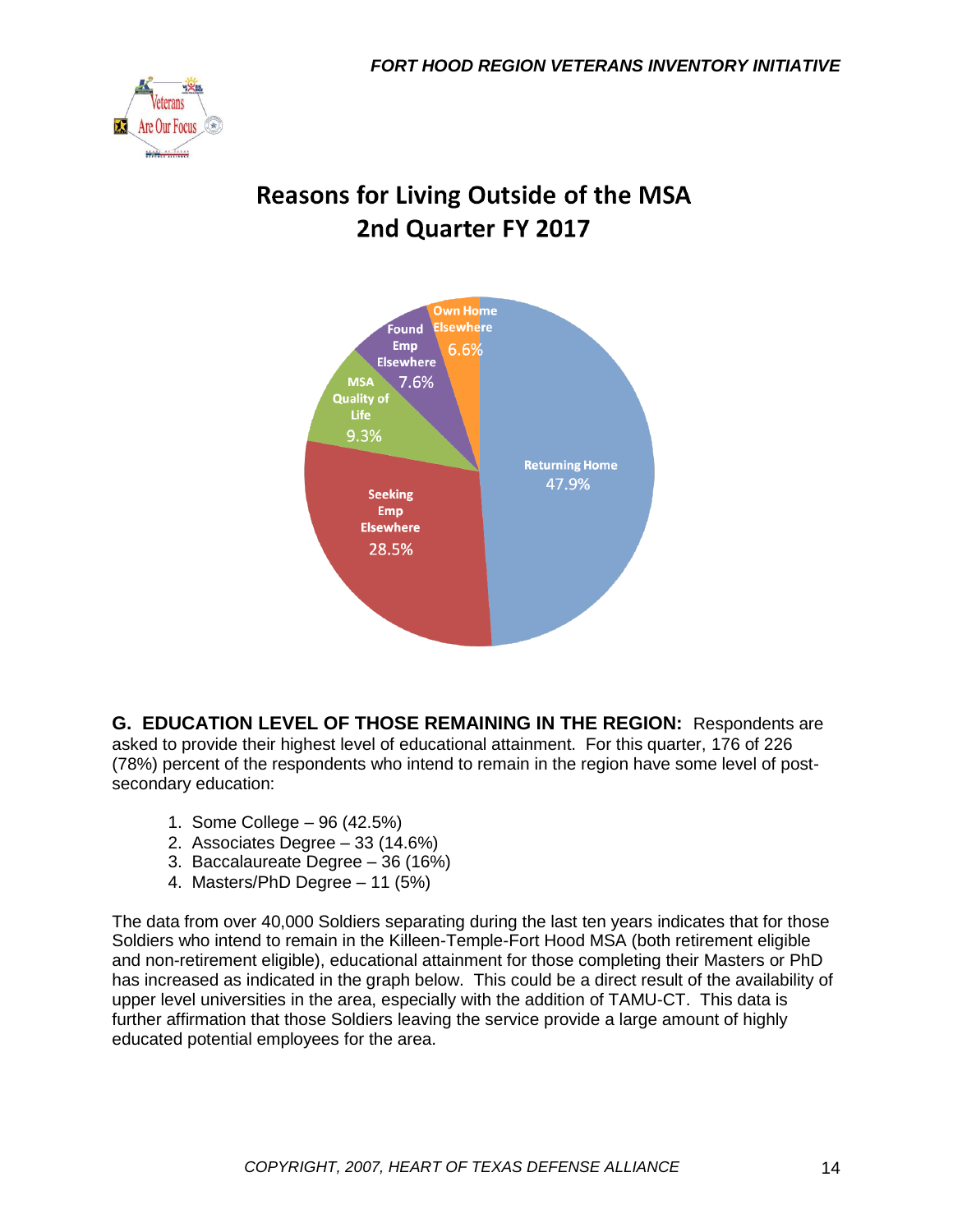



## **Educational Attainment % of Those Intending to Stay in MSA**

Anecdotally, businesses indicate they want to hire veterans. Educational attainment is a key variable in that process given the current national unemployment rate. With the sluggish job market and the extra benefits of health care, tuition assistance, and housing and food allowances while in the service, the military remains a favorable career choice. However, with the downsizing of troop levels, the standards of recruiting continue to be more stringent, so candidates applying with a GED are often turned away and encouraged to complete at least 15 college credits before re-applying, which guarantees a more educated group of veterans<sup>3</sup>. When taking into account that Central Texas offers a low cost of living, has several post secondary educational institutions within the Killeen-Temple-Fort Hood MSA where Soldiers are able to complete their degrees, and the fact that a large percent of Soldiers separating from the service desire to remain in the area, the Killeen-Temple-Fort Hood MSA is becoming a very desirable region for potential business partners to relocate to the area. This opportunity may also motivate many other Soldiers who have started their degree as indicated in the above graph to complete their education through the use of their Post 9/11 GI Bill benefits, with the potential of a job in the area after leaving the service.

Perceptions versus reality: As 98% percent of Fort Hood Soldiers reside on-post or within 10 miles of the Fort Hood main gate in the communities of Central Texas, the survey choices reflect their perceptions of areas where improvements might further influence their decision to remain in the region when their military service ends. Quality of Life within the MSA is important to retaining Soldiers in the area after separating (36.2%), as seen in the previous graph on page 13. In addition, Veterans ending their service at Fort Hood are clearly a talented and educated workforce worth retaining in the Central Texas region and their perceptions of the Quality of Life is important to be considered in future planning. While the Quality of Life is affected greatly by perception, bringing in larger industry and providing those employment opportunities is a strong way to make the Quality of Life in the MSA more desirable, helping to retain the Soldier and their family in the MSA.

 3 Annalyn Kurtz, Getting Into the Military is Getting Tougher,

http://money.cnn.com/2013/05/15/news/economy/military-recruiting/, 15 May 2013.